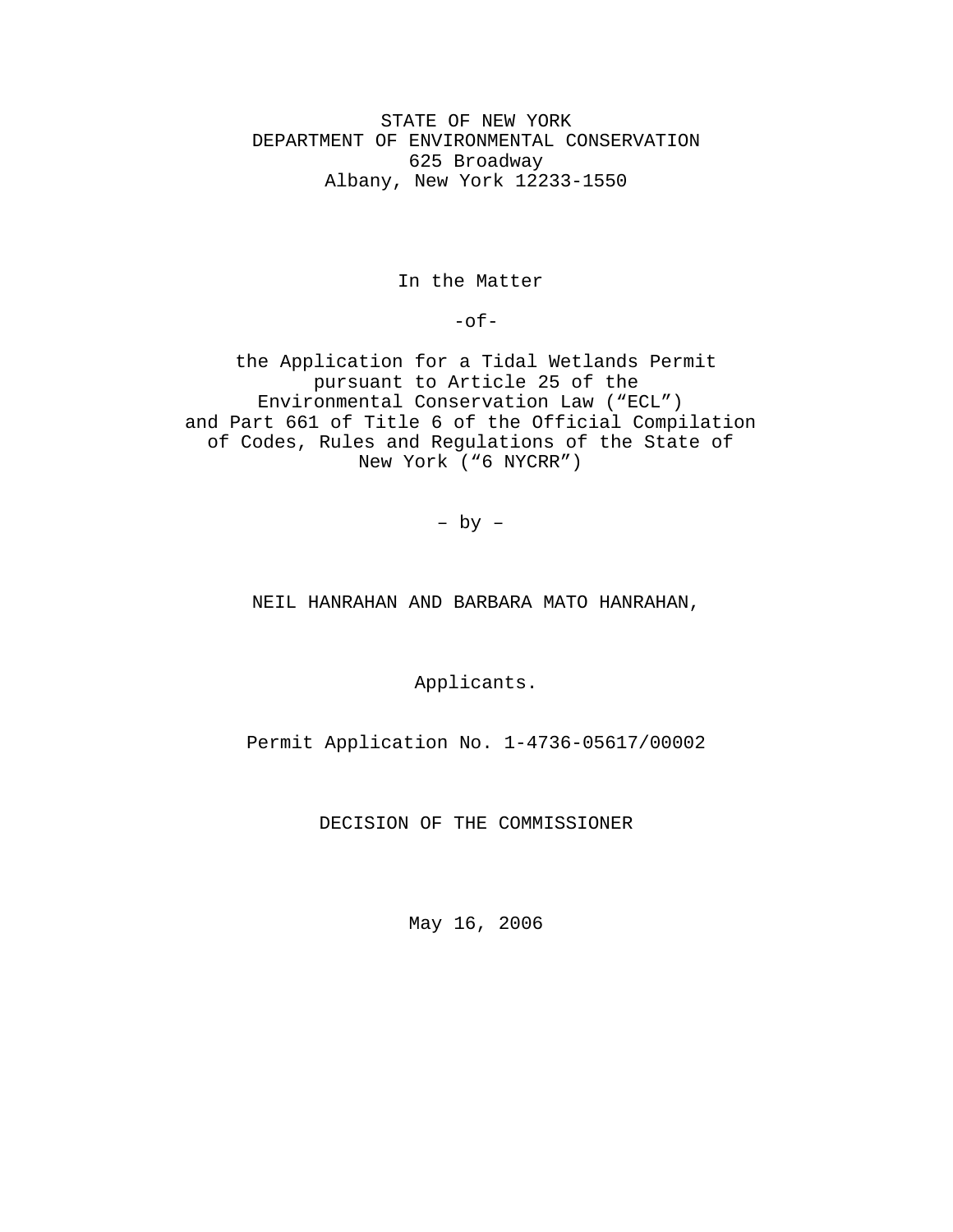# DECISION OF THE COMMISSIONER

Neil Hanrahan and Barbara Mato Hanrahan ("applicants") filed an application for a tidal wetlands permit with the New York State Department of Environmental Conservation ("Department") to: raise and re-pile an existing single family residence at 346 Dune Road, Westhampton Beach, New York (the "property"); add a second floor to the residence; relocate the residence by a few feet to allow for a deck and stairs on its southern end; raise and re-pile the existing deck; relocate and reconstruct the residence's existing sanitary system; and remove an existing shed (the "project").

Administrative Law Judge ("ALJ") Molly T. McBride in her hearing report, a copy of which is attached, recommends that a permit be issued to applicants. The hearing report is hereby adopted as my decision in this matter subject to the following comments.

Department staff had denied the permit application on the ground that it failed to comply with various regulatory standards for permits on tidal wetlands and on adjacent areas (see 6 NYCRR 661.9[b][standards for permits on tidal wetlands] and [c][standards for permits on adjacent areas]).

1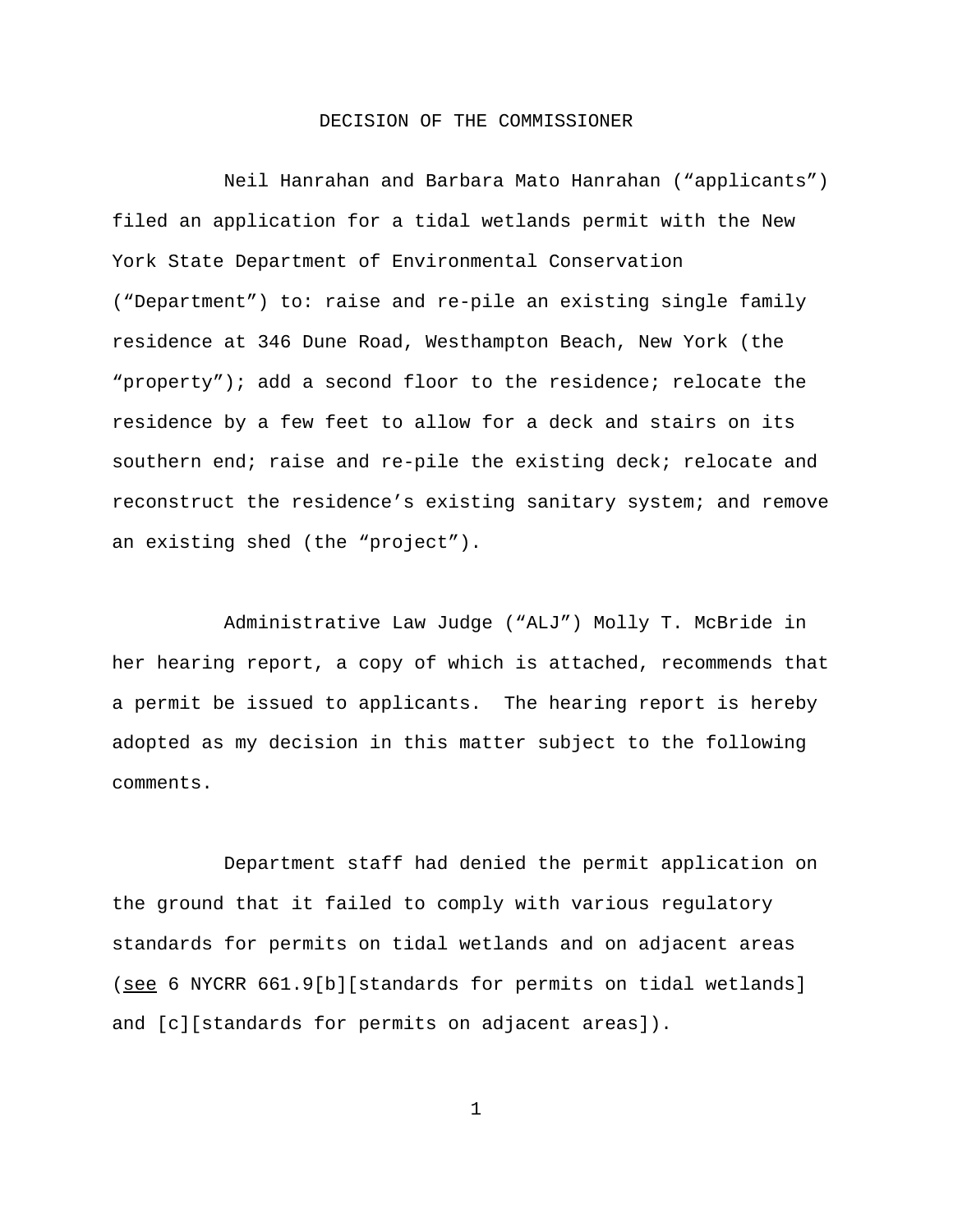As originally proposed, the new sanitary system was to be located within the boundaries of a tidal wetland on the property. Subsequently, applicants modified the project to move the proposed sanitary system from the tidal wetland onto the wetland's adjacent area. As a result of that change, no part of the project would be located within the boundaries of the tidal wetland. Accordingly, only the standards for permits on adjacent areas were at issue.

In her hearing report, the ALJ addresses the regulatory provisions that apply to the proposed project. She concludes that, except for the development restrictions in 6 NYCRR  $661.9(c)(2)$ , applicants met their burden of demonstrating that the permit application satisfied the applicable standards.

In particular, the record demonstrates that the existing sanitary system should be replaced.<sup>1</sup> The ALJ concludes, and I concur, that the new system would be a significant improvement compared to the existing system, would serve to

<sup>&</sup>lt;sup>1</sup> Although the Hearing Report notes significant deficiencies and omissions in the stenographic preparation of the hearing transcript, the transcript still offers useable evidence with respect to the problems associated with the existing sanitary system (see Adjudicatory Hearing Transcript, September 12, 2005, at 19-20 [existing system has no septic tank]; id. at 22 [system provides no protection from releasing contaminants into marine waters]; id., September 13, 2005, at 57 [system is not filtering water properly and allows it to go directly into the wetland).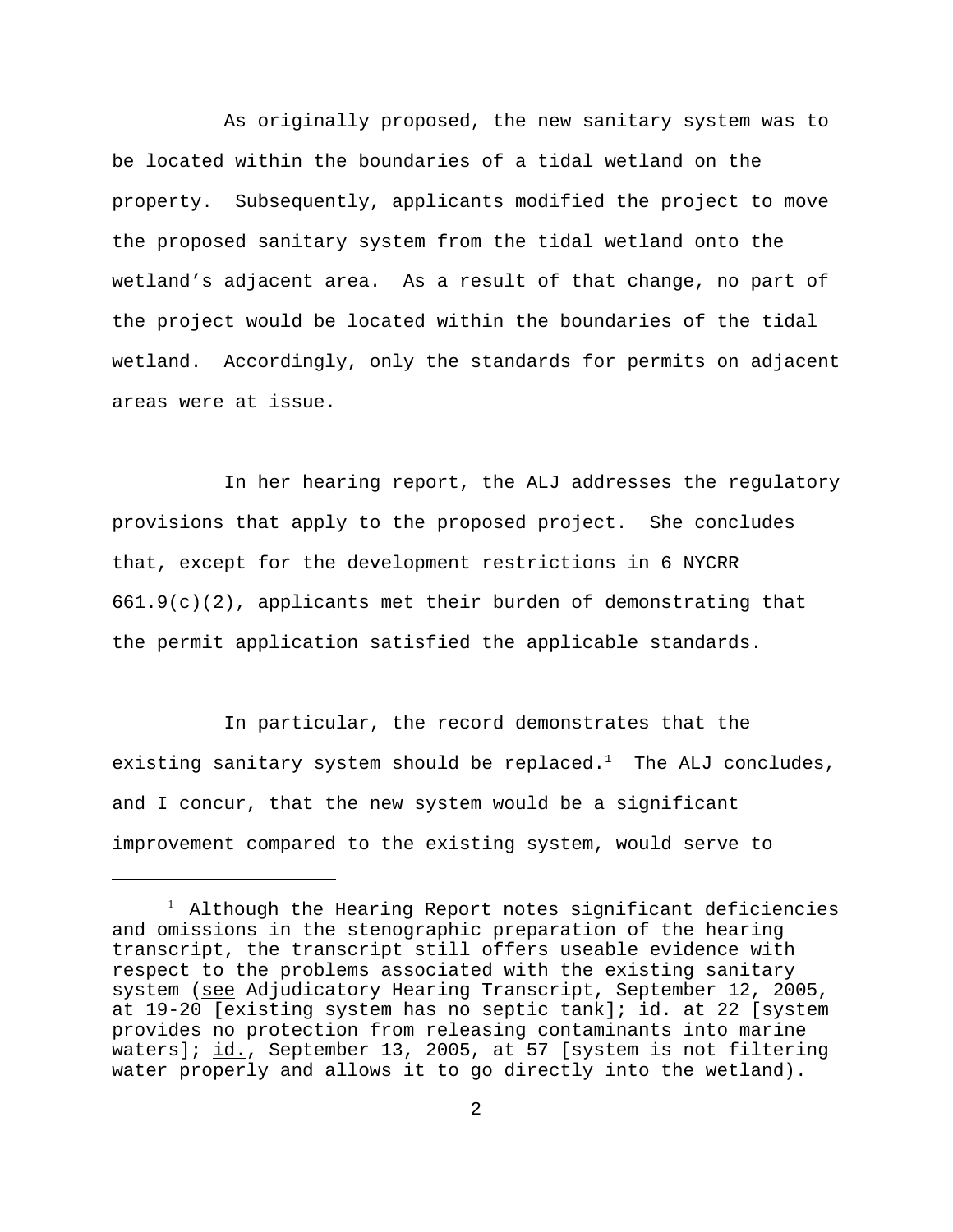protect the public health and welfare, and would not have an undue adverse impact on the tidal wetland.

Section  $661.9(c)(2)$  of 6 NYCRR provides that no person can undertake any new regulated activity except in compliance with the development restrictions that appear in 6 NYCRR 661.6. Department staff argued that the project failed to comply with several of these restrictions, including the minimum 75-foot setback from the most landward edge of the tidal wetland for structures (see 6 NYCRR 661.6[a][1]), and the minimum 100-foot setback from the most landward edge of the tidal wetland for the proposed new sanitary system (see 6 NYCRR 661.6[a][2]).

The ALJ, however, concludes that a variance from these setback requirements should be granted pursuant to 6 NYCRR 661.11(a). Based upon my review of the record, I agree with the ALJ that the requirements for a variance have been satisfied and that a variance should be issued from the setback requirements set forth in 6 NYCRR  $661.6(a)(1)$  and  $(2).^{2}$ 

Department staff also argued that the project fails to

 $2$  I note that the existing residence and sanitary system on the property also do not conform with the setback requirements (see, e.g., Hearing Report, at 8; Adjudicatory Hearing Transcript, September 12, 2005, at 95-96).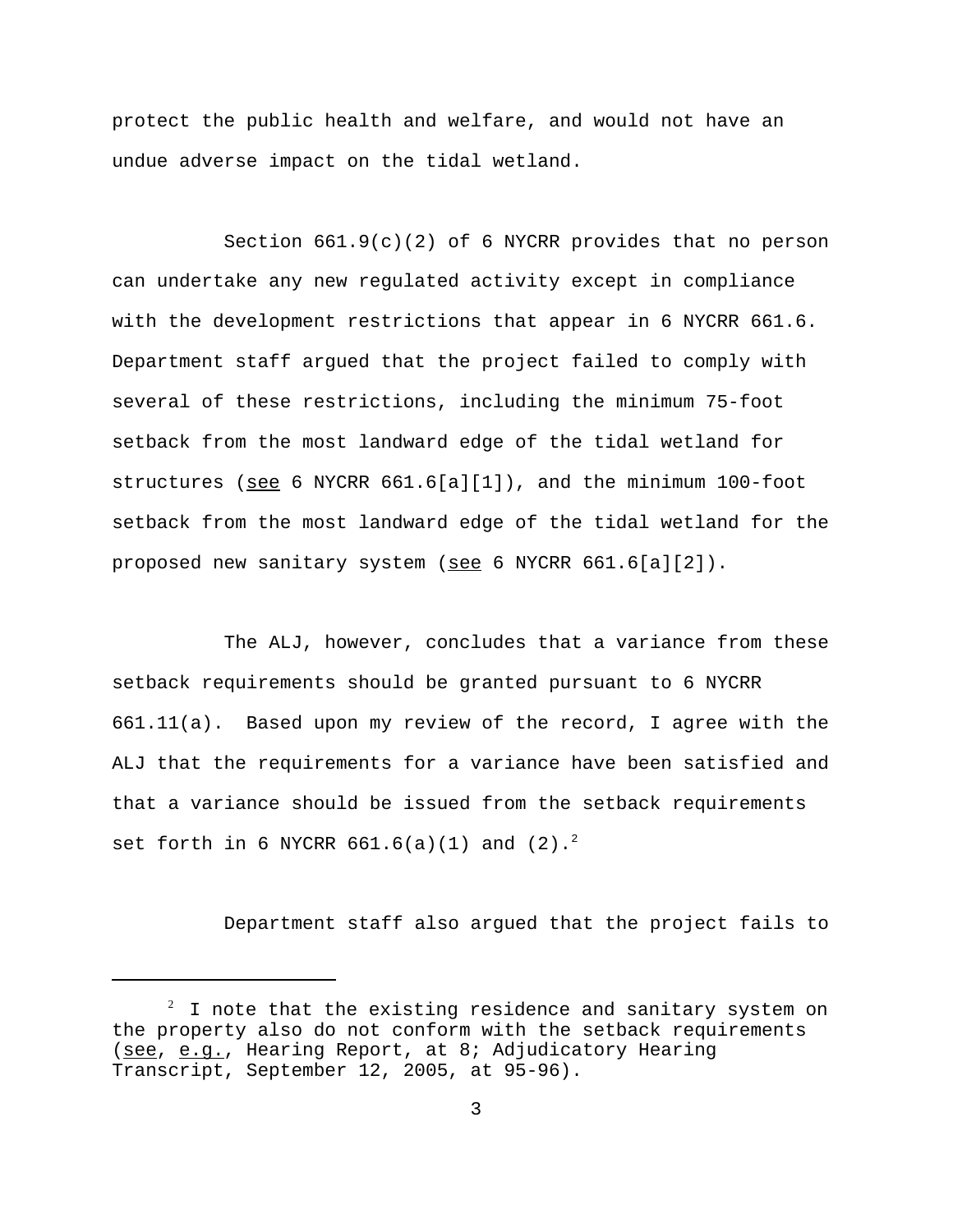satisfy the requirement that any on-site sewage disposal cesspool, septic tank, leach field or seepage pit must meet a minimum requirement of two feet of soil between the bottom of such pool, tank, field or pit and the seasonal high ground water level, rock, hardpan, or other impermeable materials (see Department Staff's Closing Statement and Brief, at 13 [citing 6 NYCRR  $661.6(a)(3)$ . However, other information appears in the record indicating that applicants' proposed sanitary system would comply with the two-foot standard (see Adjudicatory Hearing Transcript, September 12, 2005, at 20-21, 50; see also Hearing Report, at 6 (Finding of Fact no. 9). Based on my review of the evidence presented, no justification exists for any variance from the two-foot requirement. Accordingly, applicants' proposed sanitary system must comply with the two-foot requirement in 6 NYCRR 661.6(a)(3).

During the permit application review, applicants' consultant proposed, by letter dated January 5, 2004 ("January 2004 Letter"), several mitigation measures with respect to the project. These measures included: use of pervious materials for driveway construction; direction of runoff away from the wetland; running of leaders and downspouts on the residence into dry wells installed at the site to reduce storm water runoff; and removal of invasive phragmites in the wetland to the south of the project

4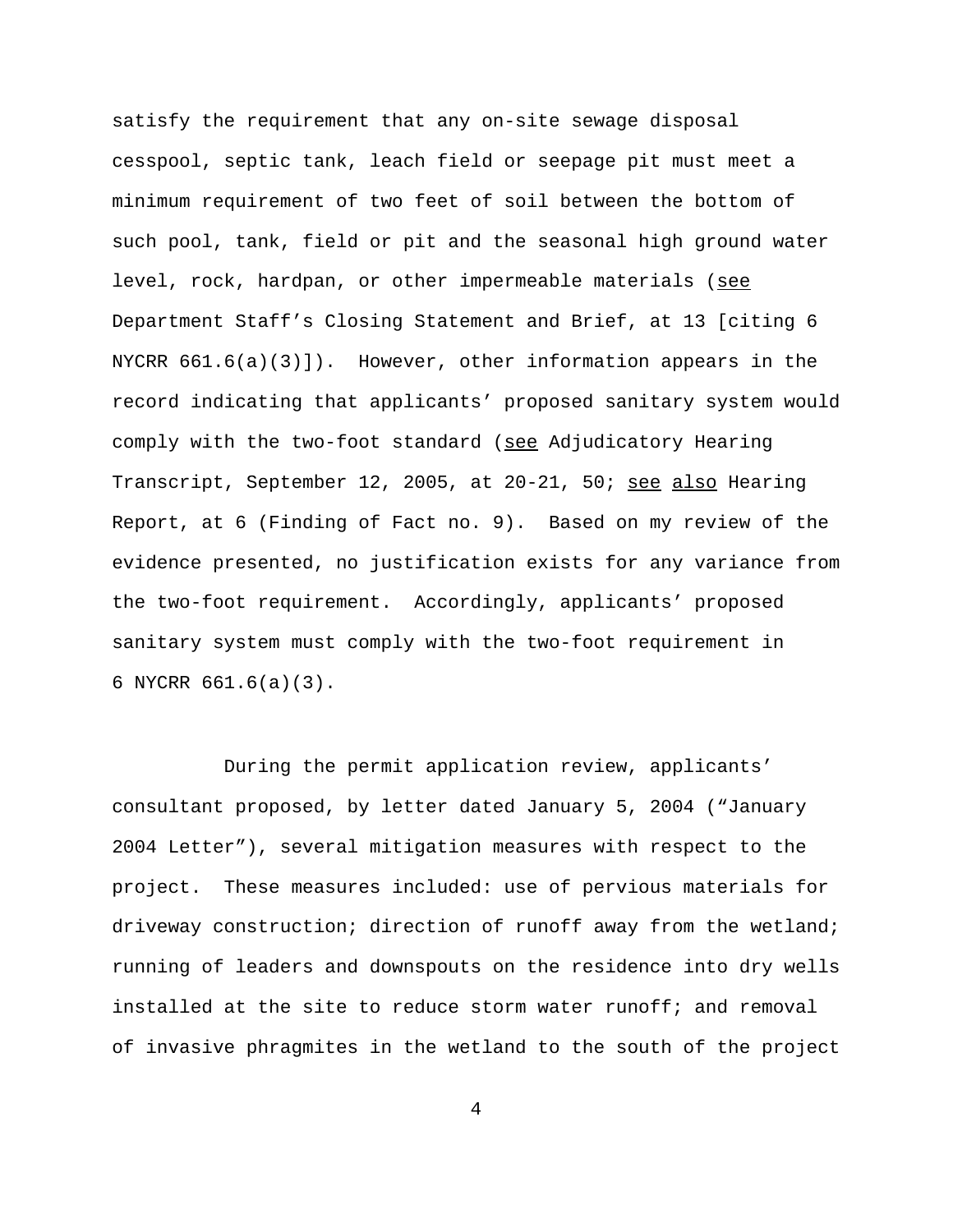and the replanting of that area with spartina alterniflora. Applicants also expressed their willingness to undertake "other reasonable mitigation measures" to reduce environmental impacts from the project (see January 2004 Letter, at 3). The extent to which Department staff offered any comments on the proposed mitigation measures or recommended any alternatives is unclear.

Based on my review of the record, I direct Department staff to issue a tidal wetlands permit to applicants, consistent with the hearing report and this decision, within thirty days of this decision. The permit shall provide for raising and repiling the existing residence and adding a second story to it; slightly relocating the house to allow for a deck and stairs to the south of the structure that would be kept within the existing footprint; raising and re-piling the existing deck; reconstructing and relocating the existing sanitary system in the adjacent area; and removing the existing shed on the property (see Department Exh B; Applicants Exhs 2 & 4; see also description of modified project in Applicants' Brief dated December 9, 2005, at 16-17; Hearing Report, at 6 [Finding of Fact no.  $9]$ ).<sup>3</sup>

 $3$  Department staff contend that, if a variance were granted and a tidal wetlands permit issued, a new precedent would be established "that could have significant cumulative impacts on future non-conforming development" (Department Staff's Closing Statement and Brief, at 17). Although I recognize Department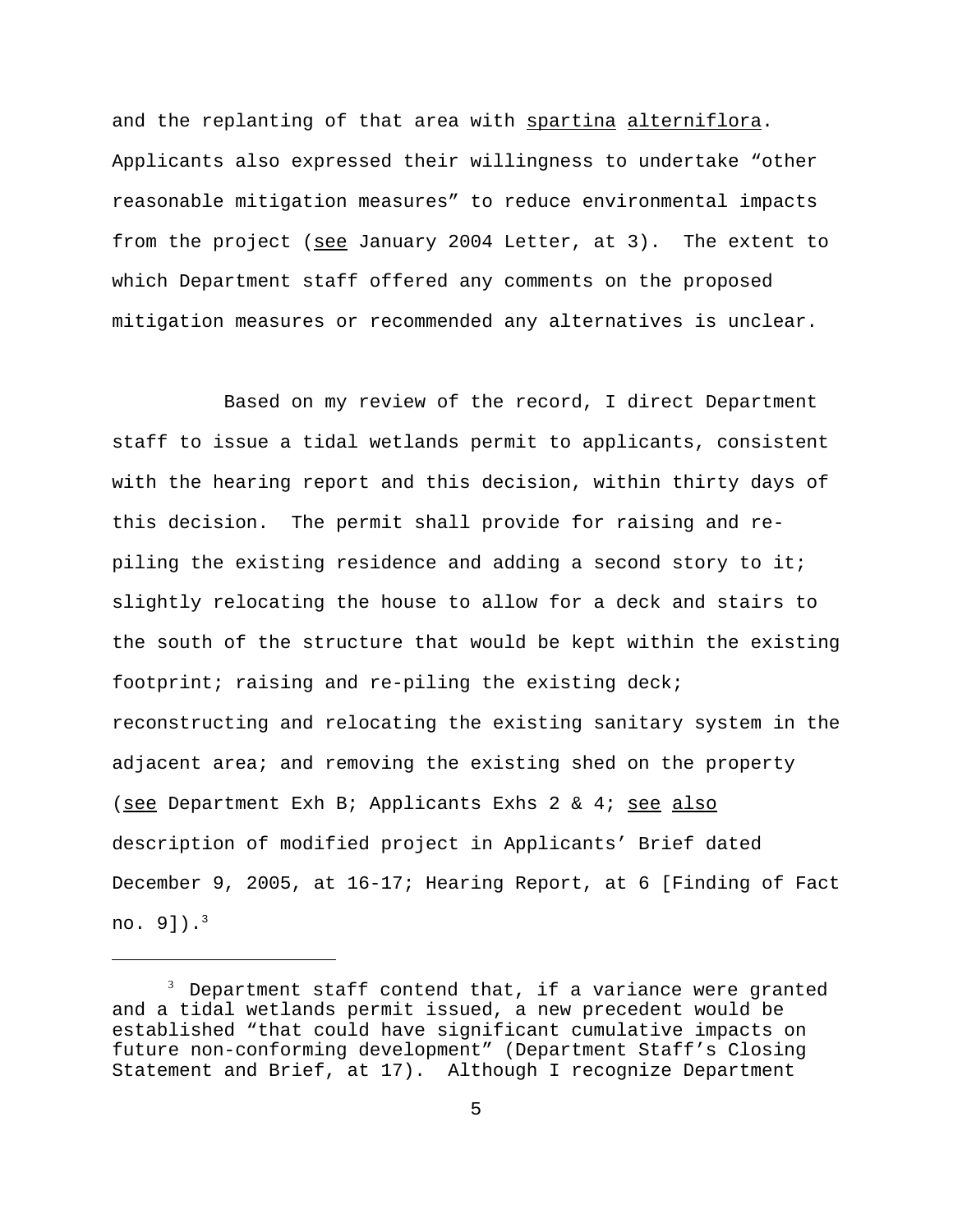Although applicants present information on the footprints of neighboring homes in support of their proposed project, I have not relied on that information in this decision. A decision to grant a tidal wetlands permit necessarily focuses on whether an applicant has demonstrated compliance with the statutory and regulatory requirements of ECL article 25 and 6 NYCRR part 661, and generally reflects a case-by-case determination. Although setback requirements may be modified based on the location of structures on neighboring properties (see 6 NYCRR  $661.6[a][1])$ , the record does not contain sufficient information on the location of those structures or their environmental impacts to be considered here.

I have, however, in the unique circumstances of this case, taken into account the information on the height of neighboring residences (see, e.g., Hearing Report, at 5 [Finding of Fact no. 7], 10). I note also that, except for the new sanitary system, the other modifications to the residence will occur within the existing structural footprint.

staff's concern, I disagree that such a precedent would be established here. This decision is based on the unique factors relating to this property, including the need to replace an existing deficient sanitary system with one that will be a significant improvement in handling the waste stream and that will reduce potential environmental impacts to the tidal wetland.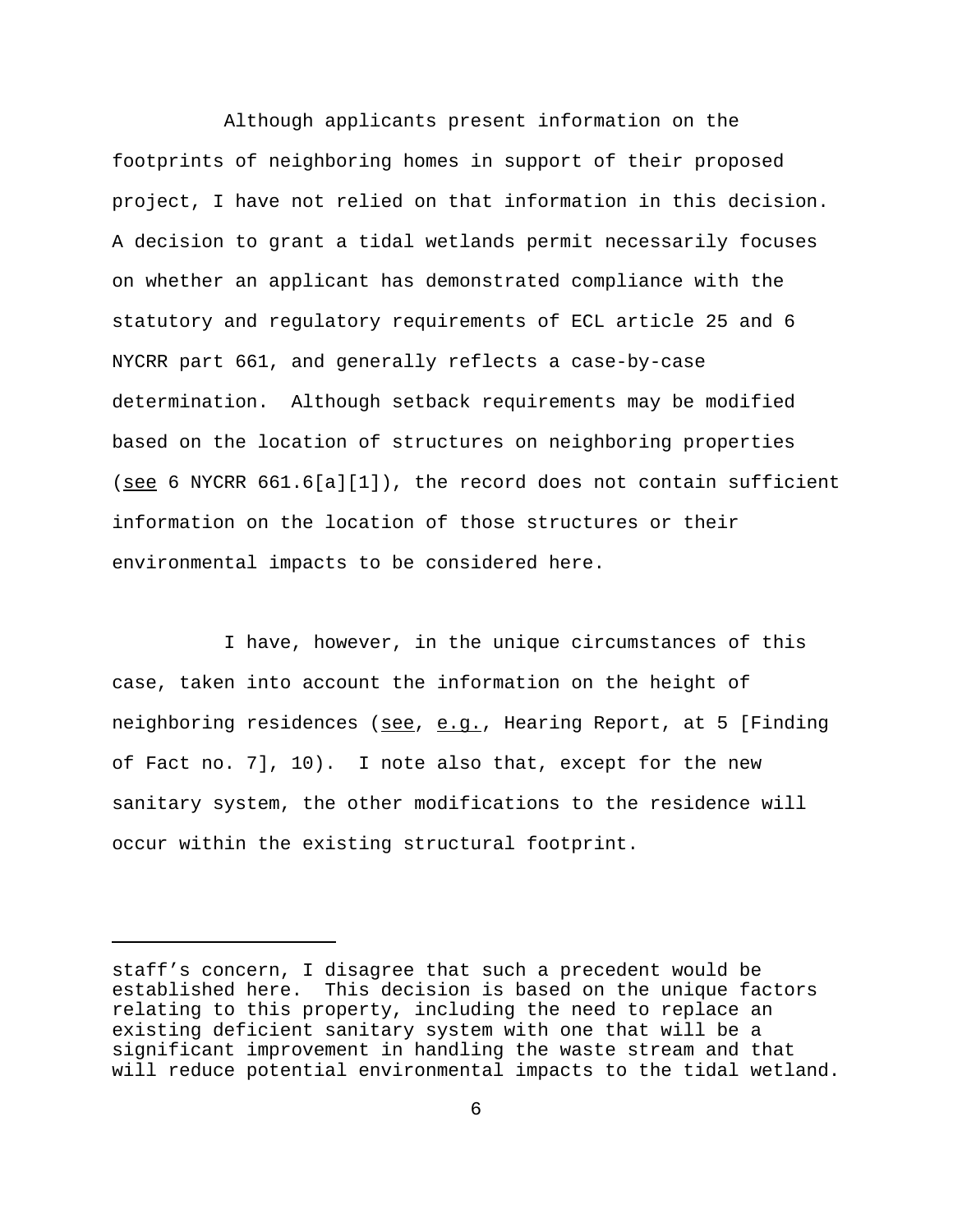Because Department staff did not prepare a draft permit for this application, no specific permit language is before me. To assist in the preparation of the permit, in addition to the standard terms or conditions that are applicable to such a permit, Department staff should include three special conditions: one which provides for a variance from the development restrictions in 6 NYCRR  $661.6(a)(1)$  and  $(2)$ ; one which reiterates the two-foot separation requirement that appears in 6 NYCRR  $661.6(a)(3)$ ; and one which incorporates those mitigation measures listed in the January 2004 Letter that Department staff considers appropriate. Furthermore, if Department staff and applicants agree to implement any additional mitigation measures with respect to this project, those measures should also be incorporated into the permit.

> For the New York State Department of Environmental Conservation

> > /S/

Denise M. Sheehan Commissioner

Albany, New York May 16, 2006

 $By:$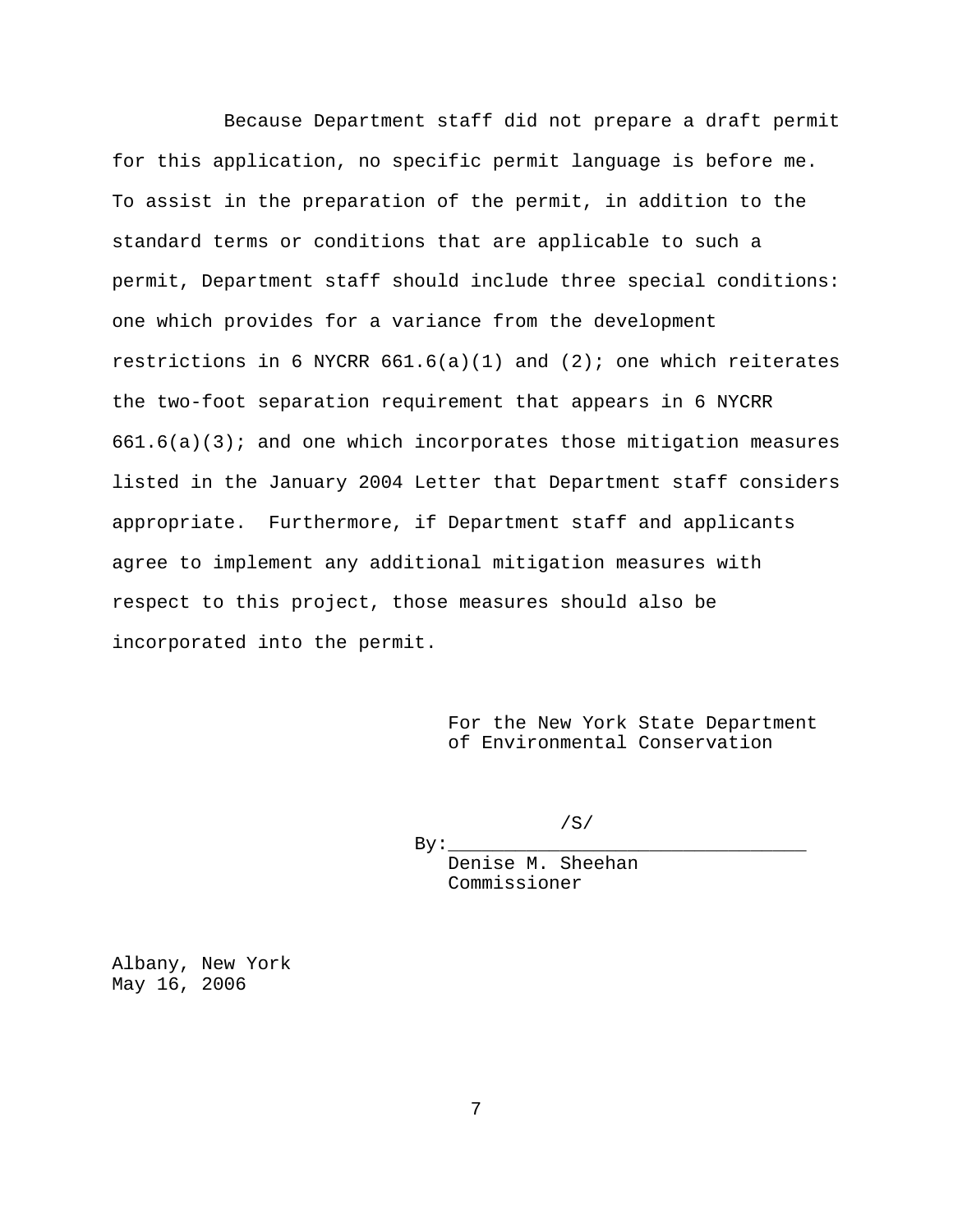STATE OF NEW YORK DEPARTMENT OF ENVIRONMENTAL CONSERVATION 625 Broadway Albany, New York 12233-1550

# In the Matter

 $-$ of $-$ 

the application for a tidal wetlands permit, pursuant to the Environmental Conservation Law (ECL) Article 25 and Title 6 of the Official Compilation of Codes, Rules and Regulations of the State of New York (6 NYCRR) Part 661 by

Neil Hanrahan and Barbara Mato Hanrahan

PERMIT APPLICATION No. 1-4736-05617/00002

HEARING REPORT

 $-by-$ 

/s/ \_\_\_\_\_\_\_\_\_\_\_\_\_\_\_\_\_\_\_\_\_\_\_\_\_\_\_\_\_\_\_\_\_\_

> Molly T. McBride Administrative Law Judge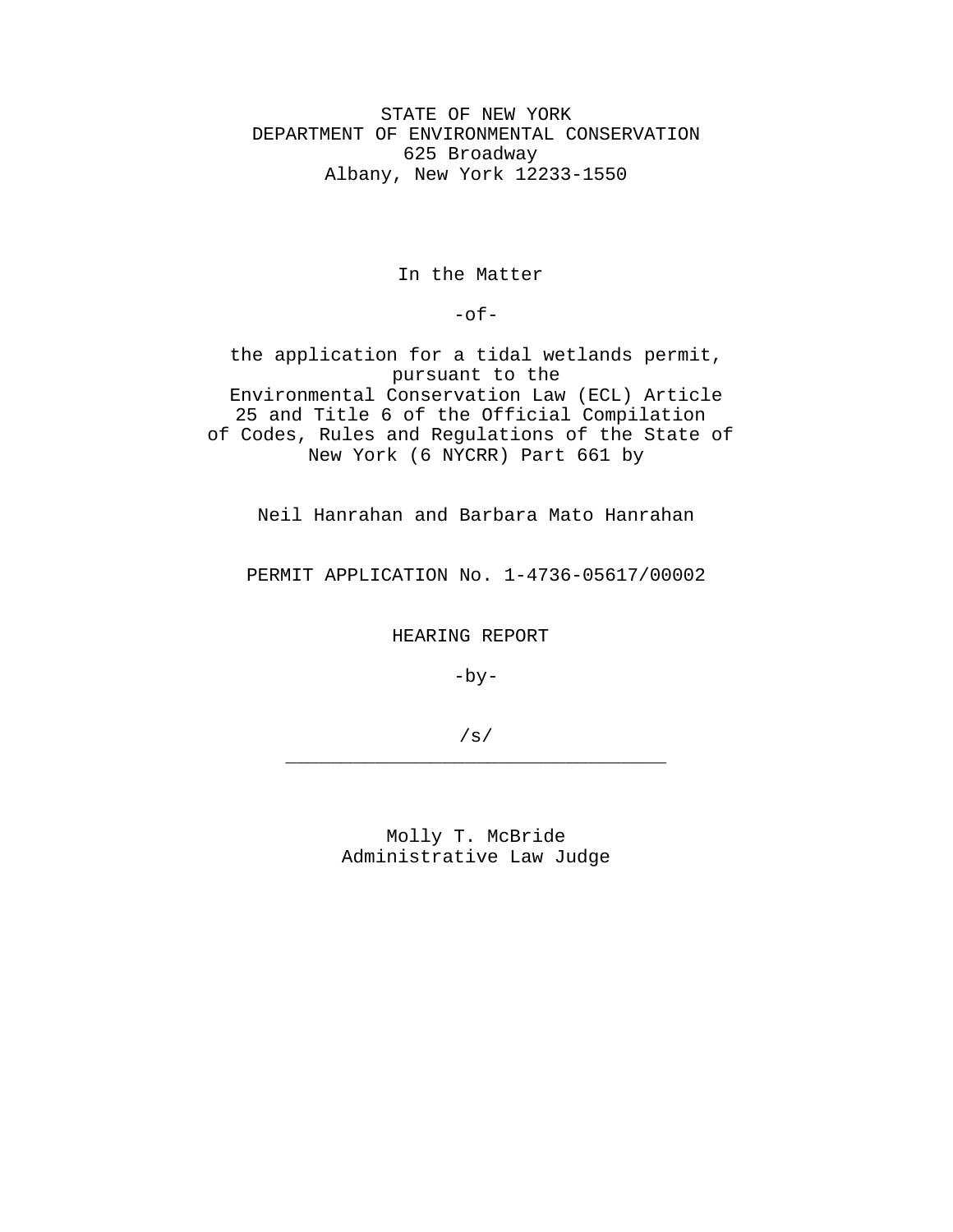#### PROCEEDINGS

An application for permit from the New York State Department of Environmental Conservation (Department, DEC) was made on April 2, 2003 by Neil Hanrahan and Barbara Mato Hanrahan (Applicants), for a tidal wetlands permit to repile and relocate an existing single family home at 346 Dune Road, Westhampton Beach, New York. The applicants sought to relocate an existing single family home six feet north and add a second story to the home, add a 6' x 30.5' deck on the southerly end of the home, abandon the existing sanitary system and install a new sanitary system on the southwest side of the home. An existing shed would be permanently removed. The new sanitary system includes a retaining wall and placement of 390 yards of fill.

The Department denied the application on January 11, 2005<br>request for hearing was filed on January 18, 2005. The and a request for hearing was filed on January 18, 2005. matter was assigned to Administrative Law Judge (ALJ) Molly T. McBride. A Notice of Hearing was published in the Environmental Notice Bulletin on August 10, 2005 and in the Southampton Press, western edition, on August 18, 2005.

The project, as proposed by applicants requires a tidal wetlands permit pursuant to ECL Article 25 and Part 661 of Title 6 of the Official Compilation of Codes, Rules and Regulations of the State of New York (6 NYCRR). The new sanitary system would also require approval from the Suffolk County Department of Health.

Pursuant to ECL Article 8 (State Environmental Quality Review Act, SEQRA) and 6 NYCRR Part 617, the Department Staff determined that the proposed project is a Type II action (§617.5(c)(2)), replacement, rehabilitation or reconstruction of a structure or facility, in kind, on the same site and consequently no further environmental review is required under SEQRA.

During the permitting process, a Notice of Incomplete Application was sent by the Department on April 15, 2003. The Applicants' representative, Aram V. Terchunian responded to that Notice by letter dated January 5, 2004 and the application was deemed complete by the Department on March 17, 2004. By Notice dated January 11, 2005 the Department issued a denial of the permit application. The Applicants note that during the nine month period of time between their submission in response to the notice of incomplete application and the denial, the Department did not contact the Applicants to discuss the project or indicate any objections to the project.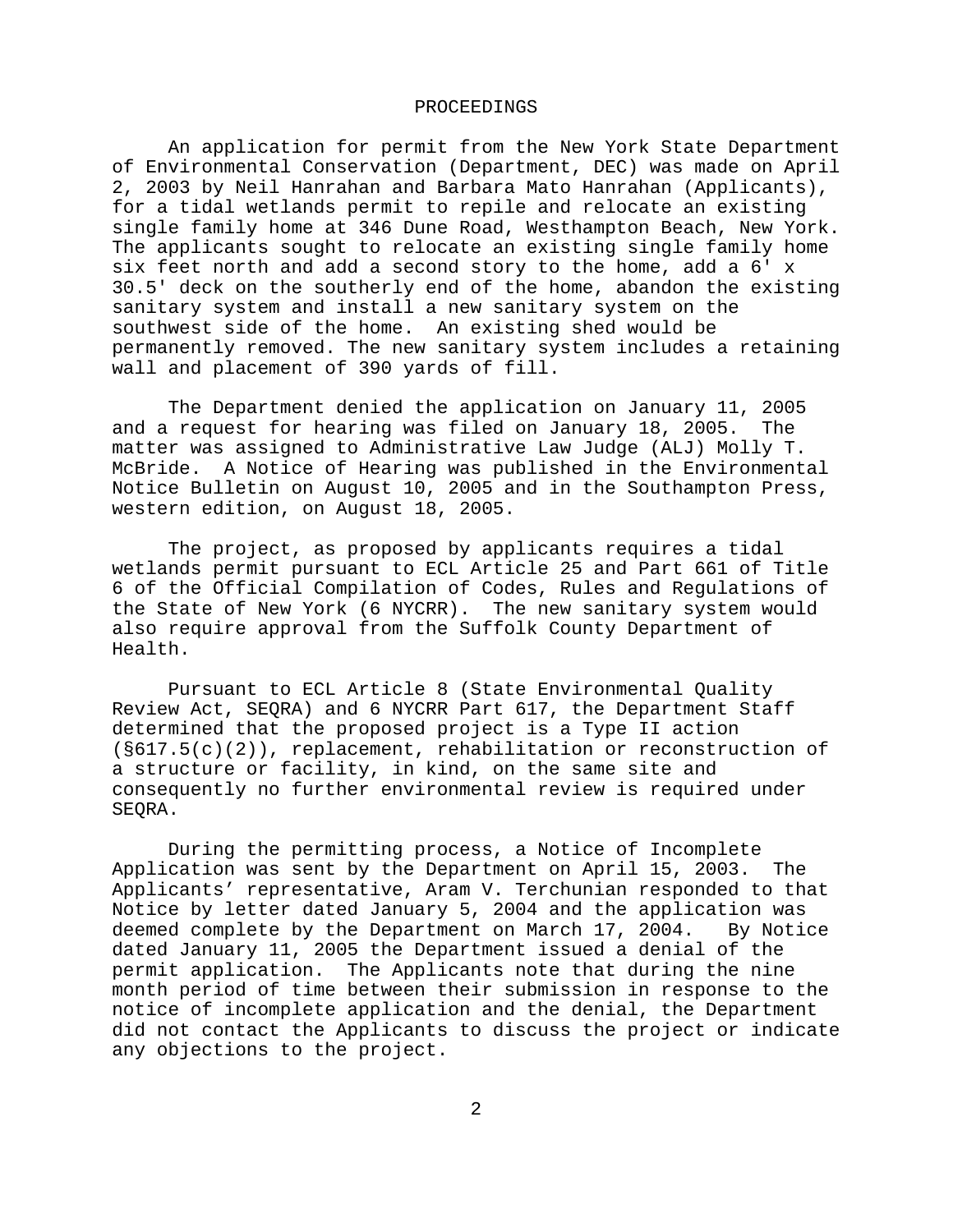A legislative hearing, issues conference and adjudicatory hearing were held on September 12 and 13, 2005 in the Village of Westhampton Beach Village Hall. The Applicants appeared with their consultant Aram V. Terchunian and the Department was represented by Gail Rowan, Esq., Assistant Regional Attorney.

The legislative hearing was held first on September 12,<br>2005. No members of the public appeared and no one spoke at No members of the public appeared and no one spoke at the hearing. The legislative hearing was then closed and the issues conference was convened. No other persons, agencies or organizations participated in the hearing process as parties or sought party status. After discussion, it was determined that the issues for adjudication were the reasons for permit denial as stated by Department Staff in the January 11, 2005 Notice of Permit Denial.

 The adjudicatory hearing was commenced on September 12, 2005 at the conclusion of the issues conference. The adjudicatory hearing continued on September 13, 2005.

The following witnesses testified on behalf of the Applicants: Aram V. Terchunian and Neil Hanrahan. Karen Graulich, Regional Manager for Marine Habitat and Protection, testified on behalf of the Department.

The transcripts were received by the parties approximately 30 days after the close of the hearing. There were numerous errors in the transcript. After numerous discussions with the court reporting service and the parties, the parties agreed to submit errata sheets to correct the more significant errors in the transcripts. Closing briefs were submitted on December 12, 2005 and the hearing record closed on December 12, 2005, upon receipt of the briefs. The parties and I agreed that the number of errors in the transcript made the transcript unreliable as a record of the proceeding.

## POSITION OF THE PARTIES

# Applicants

The Applicants argue that they meet all requirements of the DEC regulations that apply to the proposed project and that the sanitary system, as proposed, is a significant improvement over the existing system that no longer is functioning. The Applicants argue that they are reconstructing an existing dwelling in the exact same footprint with no increased uses and therefore, the project falls within the Use Category of 661.5(b)(1), "continuance of lawfully existing uses..." which requires no permit from the Department. Applicants contend that Part 661 permit requirements, the basis for Department Staff's denial, are not applicable.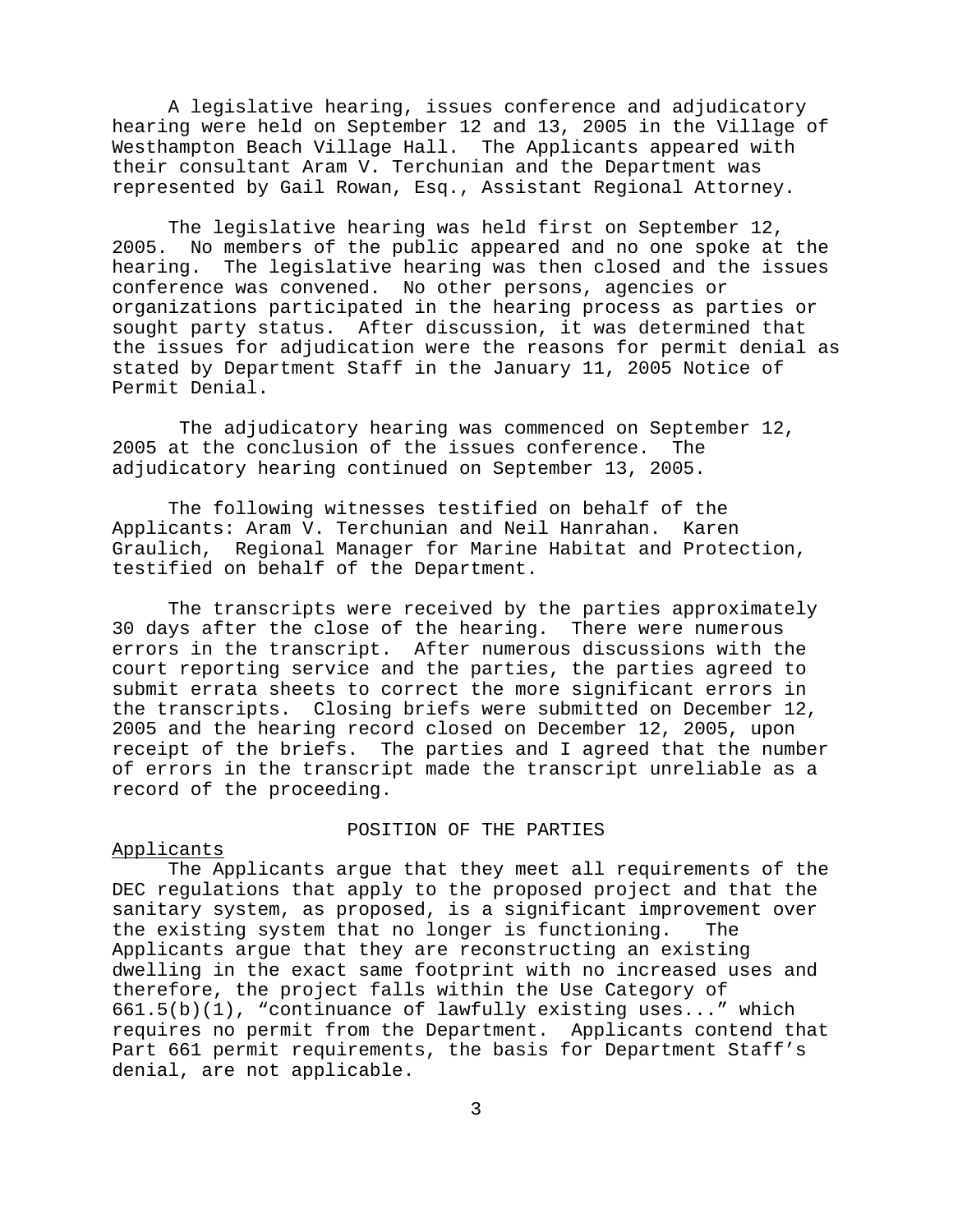#### Department

The Department contends that the Applicants have not met the burden of demonstrating that the project meets the standards for tidal wetlands permit issuance. The Department's position is that 661.5(b)(25) is the proper Use Category, "Expansion or substantial modification of existing functional facilities and structures..." which is a presumptively incompatible use, permit required when the project is located on tidal wetlands and a "generally compatible, permit required" use when located on adjacent areas. As for the new sanitary system, the Department contends that it falls into Use Category 6 NYCRR 661.5(b)(45) which is also classified as presumptively incompatible use, permit required on tidal wetlands and "generally compatible, permit required" use when located on adjacent areas. Part 661 regulations do apply according to Department Staff and, when applied, the project does not meet permit issuance standards.

## ISSUES FOR ADJUDICATION

The Applicants proposed issues for adjudication that were arguments as to why the Department's denial was wrong. Department Staff proposed the grounds for permit denial contained in the permit denial letter as issues for adjudication. At the close of the issues conference, it was ruled that the following issues required adjudication:

1) Section 661.9(c)(3), proposal will have an undue adverse impact on the present and potential values of the tidal wetland.

2) Section 661.9(b)(1)(i), proposal is not compatible with the policy of the act to preserve and protect tidal wetlands and prevent their despoliation and destruction.

3) Section  $661.9(b)(1)(iii)$  and/or section  $661.9(c)(1)$ , proposal is not compatible with the public health and welfare.

4) Section 661.9(b)(1)(iii), proposal is not reasonable and necessary.

5) Section  $661.9(b)(1)(iv)$  and section  $661.9(c)(2)$ , proposal does not comply with development restrictions.

6) Section 661.9(b)(1)(v), proposal does not comply with the use guidelines contained in Section 661.5.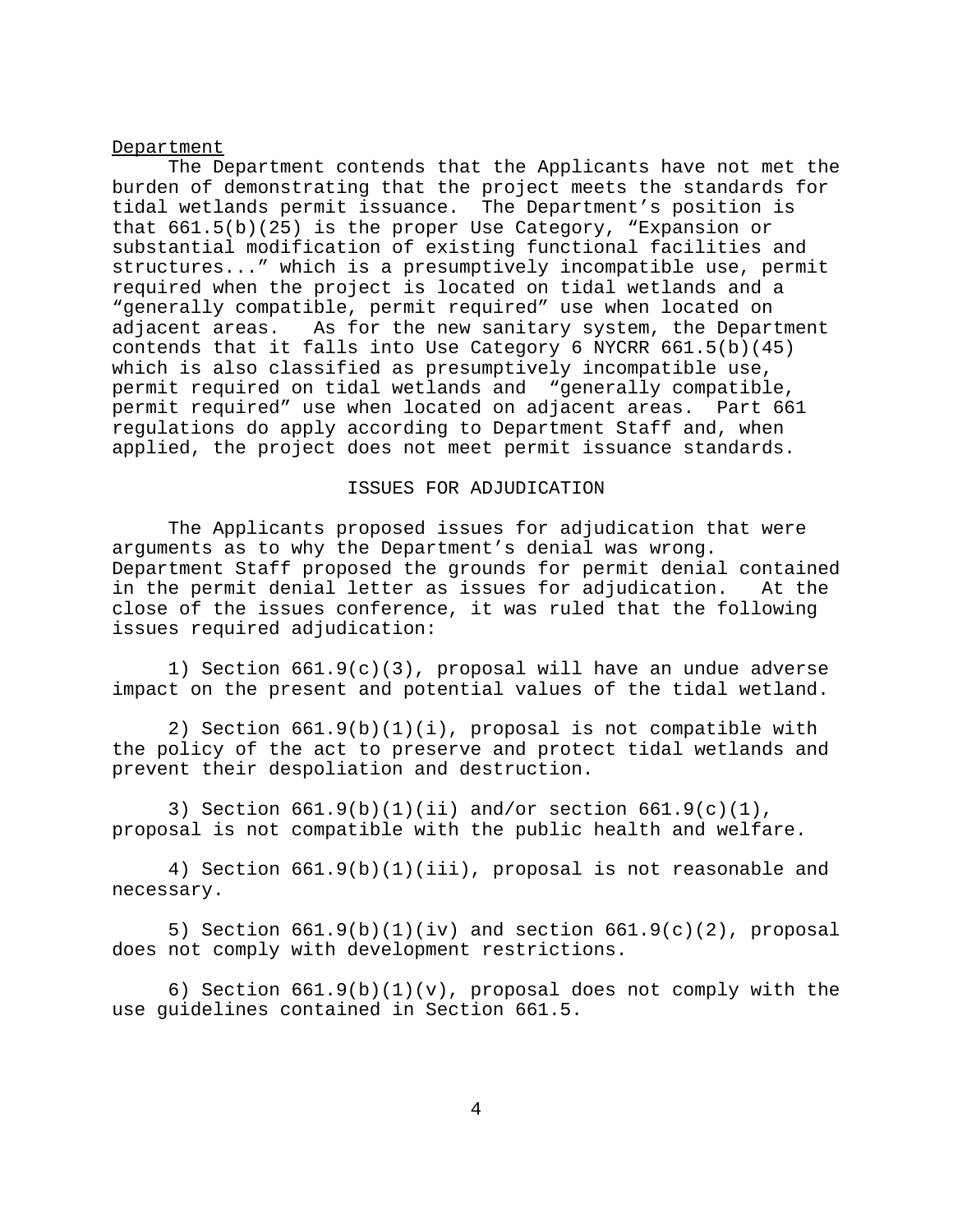### FINDINGS OF FACT

1) Neil Hanrahan and Barbara Mato Hanrahan, Applicants, P.O. Box 883, Westhampton Beach, New York applied for a tidal wetlands permit to relocate an existing single family home six feet north and add a second story to the home, add a 6' x 30.5' deck on the southerly end of the home, abandon the existing sanitary system and install a new sanitary system on the southwest side of the home and relocate an existing shed. (The shed was later removed from the plan) The new sanitary system includes a retaining wall and placement of 390 yards of fill. The proposed project is located on Moriches Bay, in the Village of Westhampton Beach, Town of Southampton, County of Suffolk.

2) The existing home on the property is a 625 square foot, one story, single family residence with a deck on the north side, a 5'3" x 8'3" shed on the west side and a sanitary system on the east side consisting of a single cesspool.

3) The project, as proposed in the permit application, placed a portion of the new sanitary system on tidal wetlands on the property. No other portion of the project is on tidal wetlands.

4) The Applicants offered an amended proposal that moves the new sanitary system out of the tidal wetlands and onto adjacent area. The amended proposal was provided to the Department at the hearing.

5) The existing sanitary system is failing, the cesspool sits in tidal water and the shower drains directly onto the ground under the residence. A Department employee equated the existing system to allowing the sanitary system to drain directly into Moriches Bay.

6) The Applicants reside in the existing residence approximately 40% of the time and their other residence in Westhampton Beach 60% of the time. If the proposed changes to the residence are allowed, it will become the Applicants' primary residence.

7) The neighboring properties have homes substantially larger in size, in both footprint and height, than the proposed structure. The properties to the immediate east and west of the subject parcel have large private residences, much greater in size than the Applicants' proposed residence. At a site inspection held after the adjudicatory hearing, a paved basketball court was observed on the neighbor's property,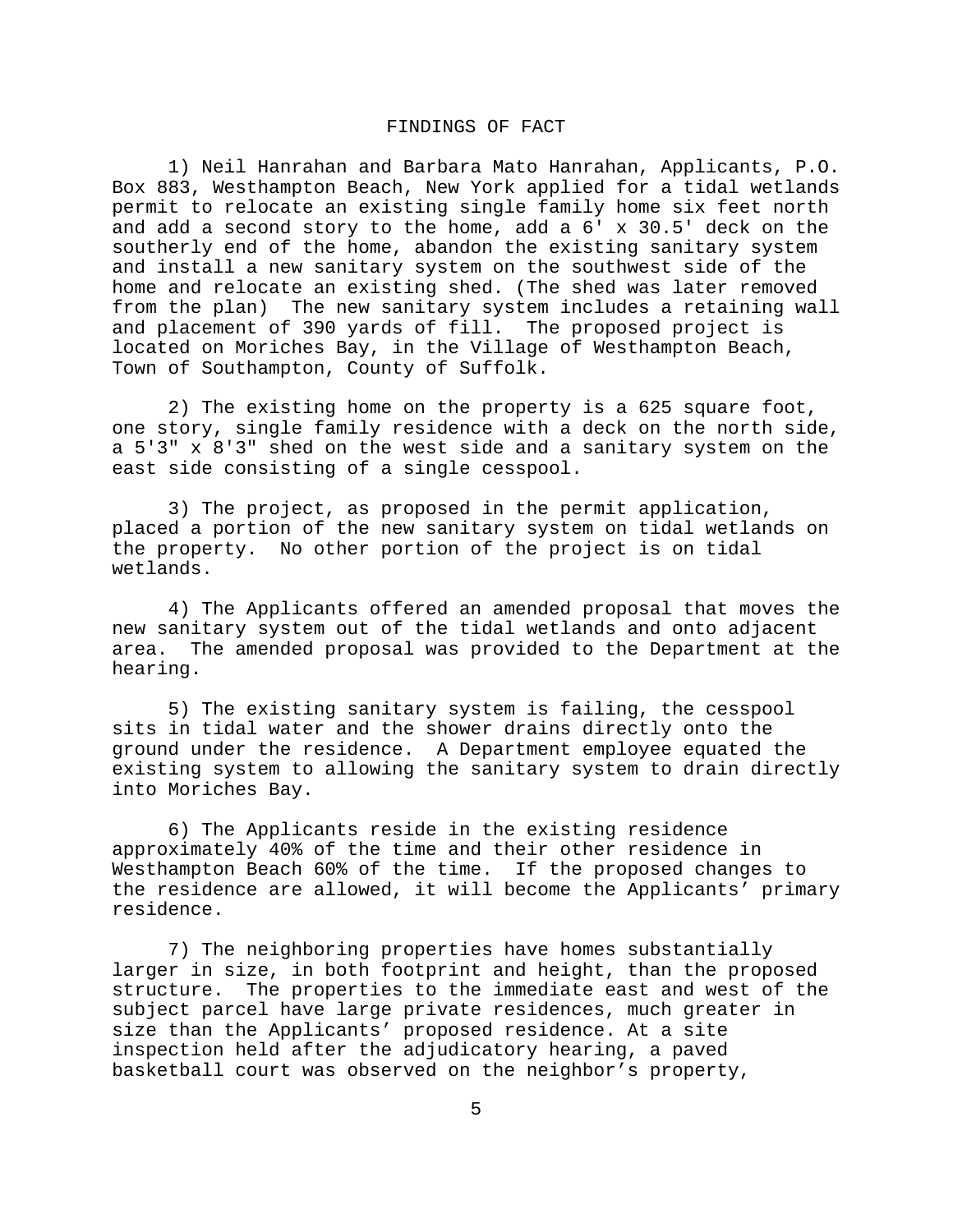immediately adjacent to the Applicants' fence on the west side of their property.

8) The property is located on Dune Road in Westhampton Beach, on Moriches Bay. Moriches Bay is one of three major, protected, shallow, coastal bay areas on the south shore of Long Island, and constitutes one of the largest estuarine ecosystems in New York State. The wetlands and waterways of this highly productive bay support a variety of fish and wildlife species throughout the year.

9) The proposed sanitary system was to be placed in wetlands in the initial permit application submission. Applicants presented a modified plan that moved the system entirely out of the wetlands. The new system would require minimal excavation, fill in adjacent areas to allow for the system to be raised two feet above ground water and require a retaining wall would be necessary to contain and support the change in elevation. A septic tank, leaching rings, distribution pool and four cesspools complete the proposed system.

10) The Suffolk County Health Department has reviewed the plans for the new sanitary system and has not objected to them. Suffolk County Health Department can not approve the plans without Department approval. A representative of the County Health Department testified that the existing system is sitting in tidal waters and is in all likelihood failing.

11) By letter dated January 5, 2004 the Applicants offered several mitigation measures to reduce the impacts to the environment. These include using all pervious materials for driveway construction and to direct all runoff away from the wetland for natural recharge and to provide for storm water runoff. Applicants have offered to run leaders and down spouts into dry wells to further reduce storm water runoff from the home. The Applicants have offered to remove invasive phragmites in the wetlands to the south and replant the area with spartina alterniflora. The Applicants have also offered to undertake other reasonable mitigation measures to reduce the environmental impact and still achieve the permitted development of the upland area. Department Staff did not offer any comment on the proposed mitigation.

12) Department Staff has not offered any alternative to the Applicants that would allow for the failing sanitary system to be repaired or replaced or for the residence to be modified.

13) Department Staff and Applicants agree that there is no alternative location for the sanitary system that would meet all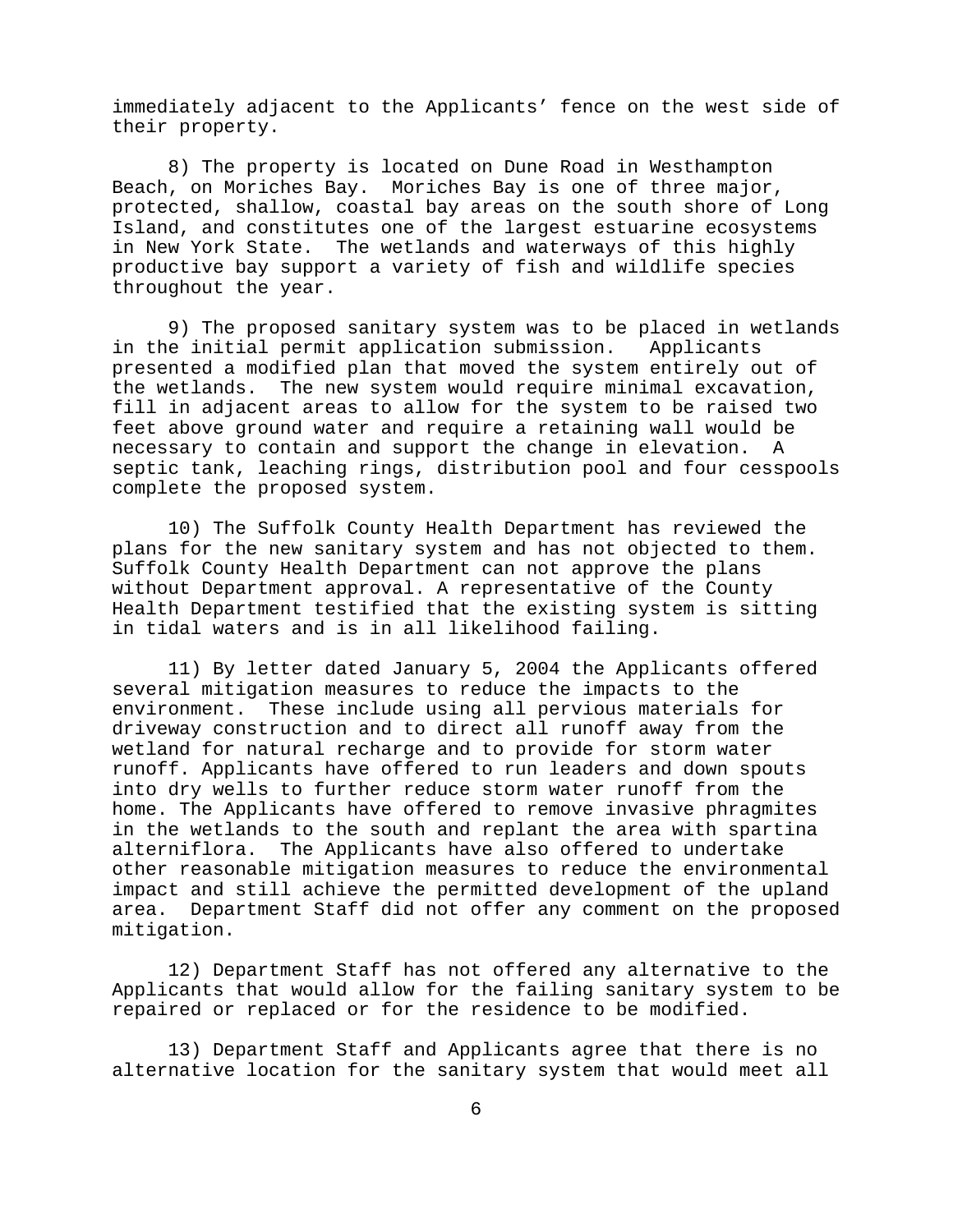setbacks contained in the regulations.

## DISCUSSION

 The first point to be addressed is whether a tidal wetlands permit is required for the project. Applicants contend that their project comes under the use category found at 6 NYCRR  $661.5(b)(1)$ , "The continuance of lawfully existing uses ... where such continuance does not involve expansion or significant alteration of the existing use." No permit is required for such a project. Department Staff, however, argues that this is not the applicable use category. I agree with Department Staff that section 661.5(b)(25) is the proper use category, "expansion or substantial modification of existing functional facilities and structures..." since the project calls for significant expansion of the existing residence. As this project is proposed to be located in the adjacent area, it is designated "Generally compatible, permit required". Since a permit is required, we then must look to the tidal wetlands permit issuance standards at 6 NYCRR Part 661 which Department Staff argues Applicants have not met.

# 6 NYCRR 661.9(b)(i-iv)

 The Department's primary objection to the project relates to the location of the sanitary system. Department Staff was presented with the revised sanitary system plan, moving it into adjacent area and out of tidal wetlands, on the day of the adjudicatory hearing in this matter. $4$  Applicants' consultant, Aram Terchunian testified that he tried to discuss the revised plan with Charles Hamilton of Department Staff but that Mr. Hamilton would not discuss the modifications with him.

Generally, it would be unfair to expect Department Staff to comment on a project that is presented at hearing for the first time. However, Staff did not object to the timing of the modifications being presented. Also, the fact that Applicants previously attempted to present the plan to Staff and were denied the opportunity persuades me to allow them to revise the permit application to reflect the new sanitary system. As noted above, Department Staff denied the project due to its failure to meet tidal wetland permit issuance standards, including those found at

<sup>4</sup> The Suffolk County Health Department received it before that time, when the Applicants submitted their plan for the sanitary system to the County for approval. (The proposed system has been reviewed by the County but not yet approved, in part because it requires a DEC permit).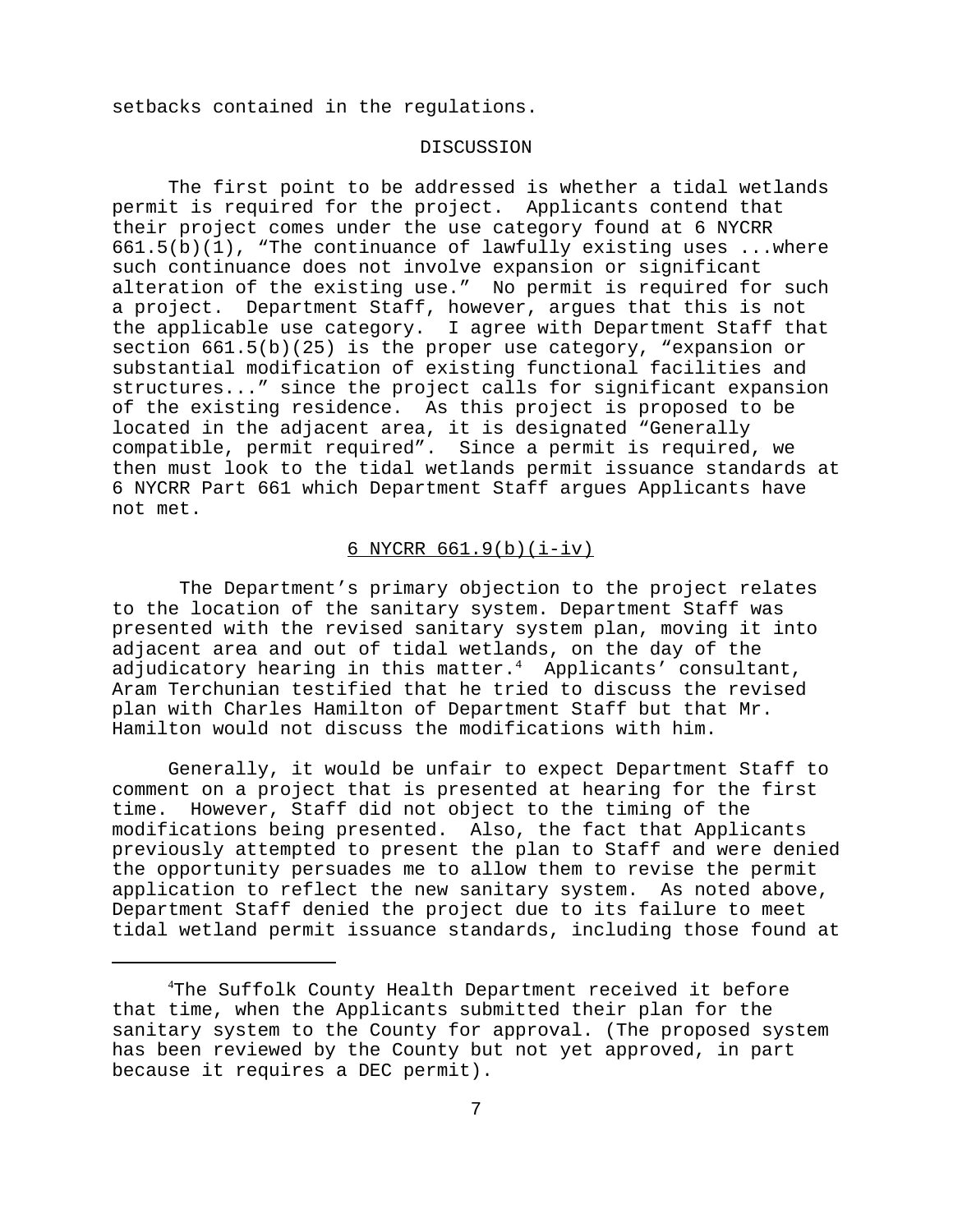6 NYCRR 661.9(b)(i-iv). Since the project is no longer located on wetlands, the standards found at  $661.9(b)(1)(i-iv)$  are not applicable.

# 6 NYCRR 661.9(c)(1-4)

Department Staff also allege that the permit issuance standards at 6 NYCRR  $661.9(c)(1-4)$  have not been met. These govern projects on adjacent areas. Section  $661.9(c)(1)$  allows for a permit to be issued if the project "is compatible with the public health and welfare"; section  $661.9(c)(2)$  states that the project must comply with the development restrictions contained in section  $661.6$ ; section  $661.9(c)(3)$  reads in relevant part, the proposal will not have an undue adverse impact on the present and potential values of the tidal wetland; and section  $661.9(c)(4)$ states that the project must comply with the use guidelines.

I will address the requirements of section  $661.9(c)(2)$ first. The Department dismissed the revised plan, relocating the sanitary system into adjacent area and out of wetlands, as still failing to meet the standards for permit issuance. Karen Graulich testified that neither the existing system nor the newest proposed system is "very good" and neither meets development setback restrictions at 6 NYCRR  $661.6(a)(1 & 2)$ . Sections 661.6(a)(1 & 2) require the residence to have a 75 foot setback from the most landward edge of any tidal wetlands and the sanitary system to have a setback of 100 feet landward from the most landward edge of any tidal wetland. The residence has a setback of approximately 30 feet and the sanitary system, as modified at the hearing, has a setback of significantly less than 100 feet. As stated above, the setback requirement can not be met on this parcel.

Section 661.11(a) of 6 NYCRR allows for the Department to grant an applicant a variance from any development restrictions:

"Where there are practical difficulties in the way of carrying out any of the provisions of section 661.6 of this Part or where in the department's judgment the strict application of the provisions of section 661.6 of this Part would be contrary to the purposes of this Part, the department shall have authority in connection with its review of an application for a permit under this Part to vary or modify the application of any provisions in such a manner that the spirit and intent of the pertinent provisions shall be observed, that public safety and welfare are secured and substantial justice done and that action pursuant to the variance will not have an undue adverse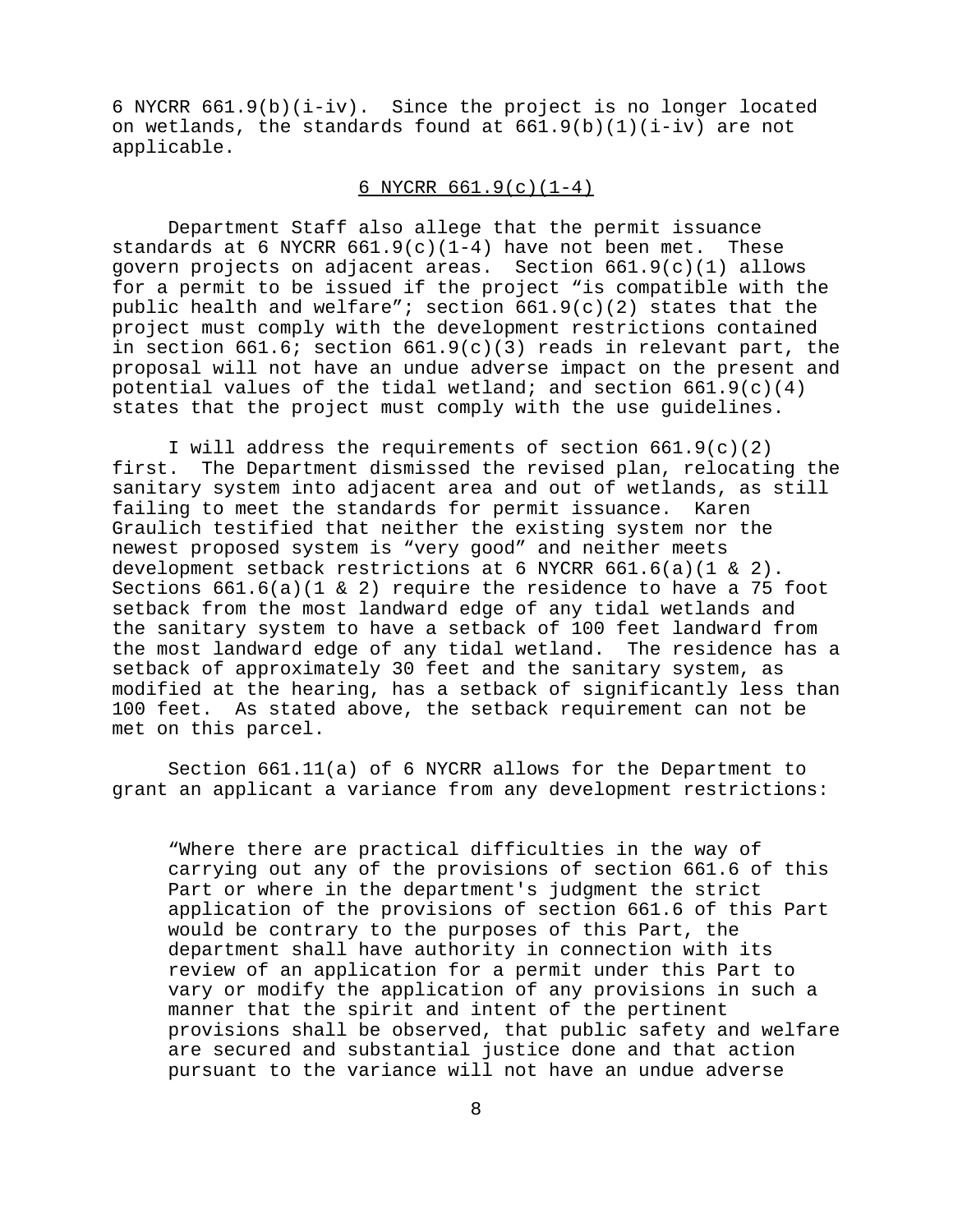impact on the present or potential value of any tidal wetland for marine food production, wildlife habitat, flood and hurricane and storm control, cleansing ecosystems, absorption of silt and organic material, recreation, education, research, or open space and aesthetic appreciation."

There was a debate between the parties prior to the hearing as to whether a variance was necessary. Applicants argued earlier in the process that they were seeking a variance yet also argued that a variance was not necessary. Department Staff seems to acknowledge the failing or failed septic system and its duty to protect the waters of New York State. However, it seems to ignore the fact that if the system is not replaced, there will be continued release of unfiltered waste water into the tidal wetlands on the parcel and into Moriches Bay. Both sides acknowledge that there is no location on the parcel where the sanitary system could meet setback requirements. The requirements of section 661.11(a) have been met and a variance should be granted.

Ms. Graulich noted that the Department is entrusted with many duties, including protecting wetlands and ensuring the safety and integrity of water bodies like Moriches Bay. Ms. Graulich testified that "any activity that would substantially degrade the water quality in Moriches Bay would adversely affect the biological productivity of this area and efforts should be made to control discharges of wastes from ...upland sources".  $(34)^5$  The existing sanitary system is clearly degrading the water quality in Moriches Bay. According to Ms. Graulich, "it is not filtering the water properly and is allowing the water to go directly into the wetlands and probably Moriches Bay". (57)

Department Staff says that the shortened setback could increase the opportunity for pathogens and contaminants to move into the water column with potential impacts to water quality, public health and commercial and recreational fisheries. However, the testimony at the hearing made it clear that the existing system is not functioning. It allows for no filtering of wastewater and the harmful results are obvious. The proposed system is superior in every way, except having the 100 foot setback from the wetlands. The proposed system appears to be far superior in protecting the public health and welfare as well as not having an undue adverse impact on the present or potential value of any tidal wetland for marine food production, wildlife habitat, flood and hurricane and storm control, cleansing

5 Numbers refer to pages in the hearing transcript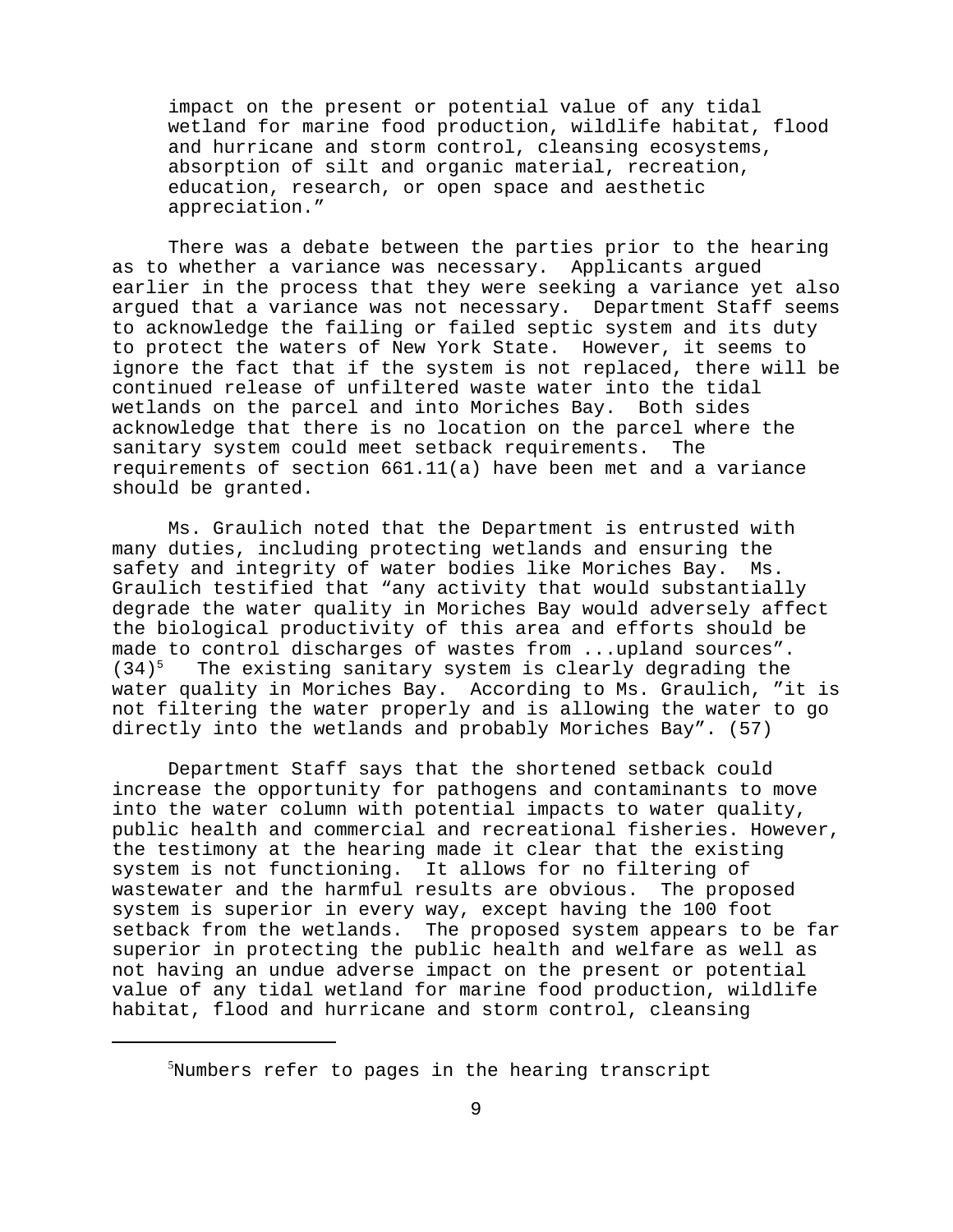ecosystems, absorption of silt and organic material, recreation, education, research, or open space and aesthetic appreciation. The new system with the septic tank, cesspools and leaching rings will all serve to filter the waste and protect the public health and welfare. The representative of the Suffolk County Health Department who testified agreed that the existing system is failing and that the new system would be far superior. It is in the best interests of the public health and welfare and will not have an undue adverse impact of the tidal wetlands to replace the failing and wholly inadequate sanitary system at this residence.

The permit was also denied by Department Staff for failing to meet the standards found at 6 NYCRR  $661.9(c)(1)$  which require a project to be compatible with the public health and welfare. For the reasons noted above, the project is compatible with the public health and welfare.

Department Staff also objects that the project will not meet the standards of section  $661.9(c)(3)$ . Staff testified as to the impacts on marine food production, wildlife habitat, flood, hurricane and storm control, cleansing ecosystems, absorption of silt and organic material and recreation, open space and aesthetic appreciation. The majority of the objections were based on filling in wetlands, which is no longer proposed. Staff also noted runoff from storm water would be a concern. Applicants have proposed installing drywells to accept the runoff. As for marine food production and wildlife habitat impacts, the improved sanitary system would result in lessened impacts. Ms. Graulich also testified as follows: "Certainly, the shoreline has a lot of value for tourism and for people to spend their time out there and enjoy. The site does have value which will substantially change with the increase of the structure that would degrade the value of the wetlands and affect the value."(40) There is a residence on the lot now. The proposed project stays in the existing footprint. The major change that would be visible would be adding the second story to the structure. As for the issue of tourism and the shoreline, a site inspection revealed that this residence is surrounded by extremely large homes, hundreds and thousands of square feet larger than this proposed home. That is a reality that must be considered when examining impacts. Even if this project is permitted and the home is constructed, it will still be dwarfed by the far larger, neighboring homes. As for cleansing ecosystems, flood, hurricane and storm control and absorption of silt and organic material, those objections, as detailed by Department Staff, were related to the filling of wetlands from the sanitary system which has been removed from the project.

Department Staff acknowledges the failing or failed septic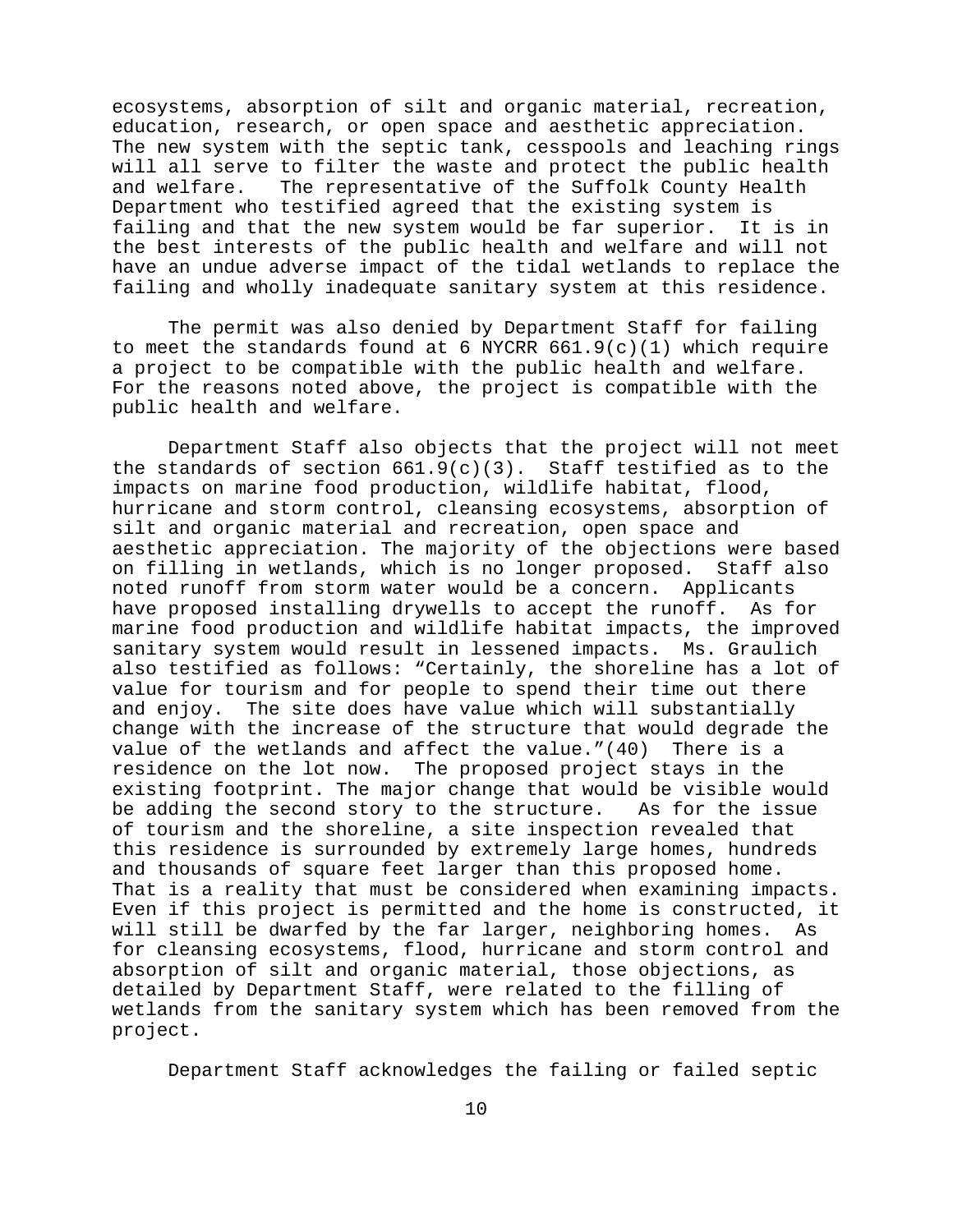system and its duty to protect the waters of New York State. However, if the system is not replaced, there will be continued release of unfiltered waste water into the tidal wetlands on the parcel and into Moriches Bay. It is in the best interest of the public health to protect the sensitive wetlands and Moriches Bay by having a fully functioning sanitary system. That can only occur if the system is replaced and it can only be replaced if a variance is granted.

As for the variance for the house and deck setback, the current structure does not meet the setback requirement and the proposed project would not lessen the setback. Also, the site visit clearly showed neighboring homes that were not meeting the setback requirements. Applicants submitted lot information for the neighboring parcels that supported this argument.

### CONCLUSIONS OF LAW

1) 6 NYCRR 624.9(b)(1) states: "The applicant has the burden of proof to demonstrate that its proposal will be in compliance with all applicable laws and regulations administered by the department." 6 NYCRR 661.9(a) states: "The applicant shall have the burden of establishing that the applicable standards of this section will be met."

2) 6 NYCRR 661.9(b) identifies the standards for a tidal wetlands permit to be issued for a project located in tidal wetlands. The project, as described in the permit application, placed a portion of the project, the sanitary system, on tidal wetlands. Therefore, section  $661.9(b)(1)(i-iv)$  would have been applicable. However, Applicants modified the project to remove it completely from the tidal wetland area. Therefore, 661.9(b)(1)(i-iv) are no longer applicable.

3) 6 NYCRR  $661.9(c)(1-4)$  are applicable as the revised project is located in adjacent areas.

4) The Applicants have met their burden of demonstrating that the project meets the standard delineated in section  $661.9(c)(1)$ , "is compatible with the public health and welfare". The existing sanitary system is failing and as a result, the waste is not being filtered before release into the waters of Moriches Bay. The new system would be a significant improvement and will serve to protect the public health and welfare from the release of highly pollutive waste.

5) The Applicants have met their burden of demonstrating